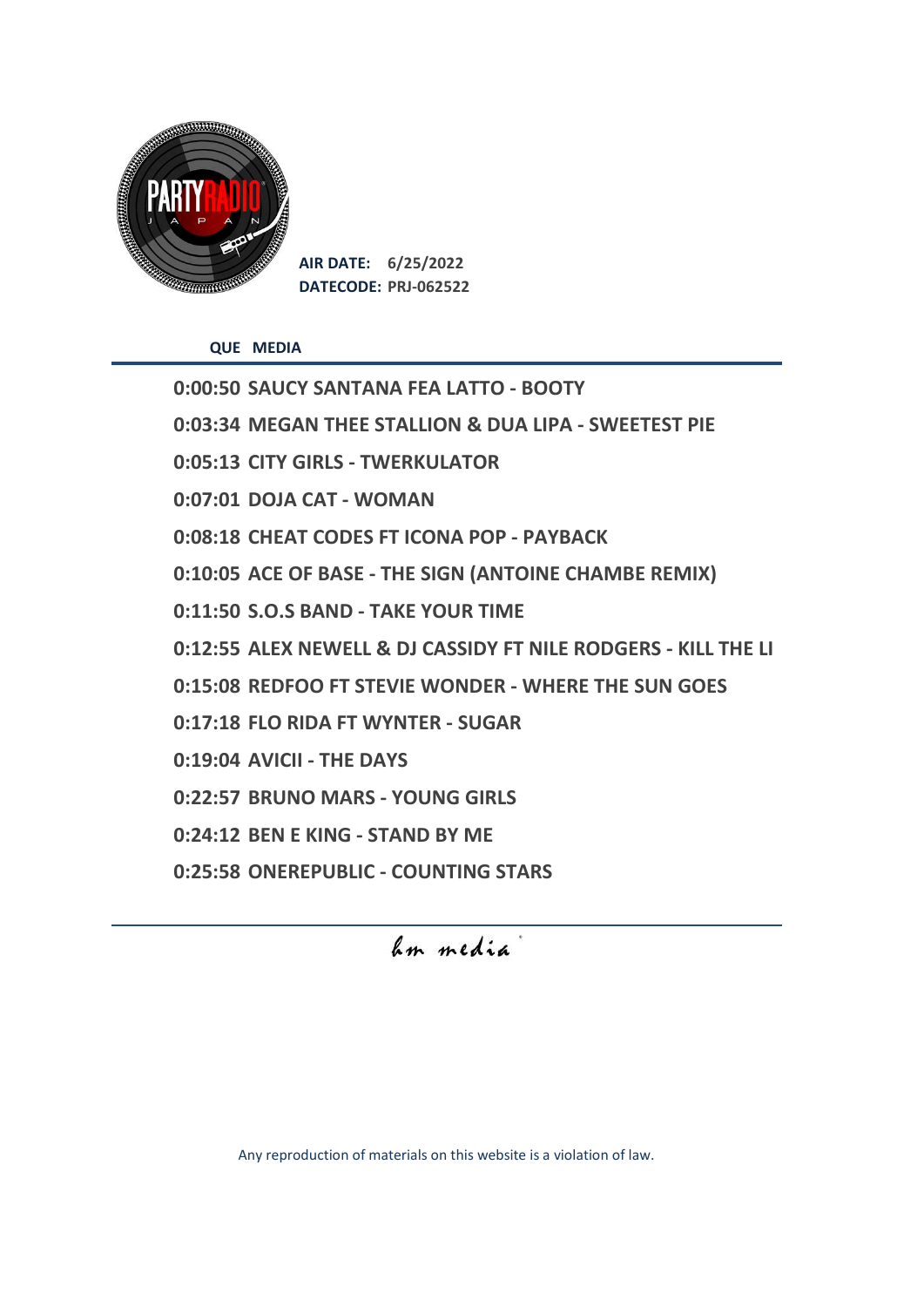

**AIR DATE: 6/25/2022 DATECODE: PRJ-062522**

**QUE MEDIA**

**0:28:13 PANIC! AT THE DISCO - HIGH HOPES 0:30:00 TYGA & DOJA CAT - FREAKY DEAKY 0:33:25 LIL MOSEY - BLUEBERRY FAYGO 0:04:57 THE AMERICANOS FT TY DOLLA \$IGN, LIL YACHTY, NICKY J 0:36:02 HURRICANE CHRIS FT. TEX JAMES YUNG TONE - GO CRAZY 0:36:58 SAWEETIE - MY TYPE 0:38:03 MEGAN THEE STALLION FT VICKEELO - RIDE OR DIE 0:39:27 LATTO & MARIAH CAREY FT DJ KHALED - BIG ENERGY 0:41:07 FUN FACTORY - I WANNA BE WITH YOU 0:42:39 CHUMBAWAMBA - TUBTHUMPING 0:44:48 ARIANA GRANDE - FOCUS 0:47:00 ROXETTE & GALANTIS - FADING LIKE A FLOWER 0:49:20 COBRA STARSHIP FEAT. ICONA POP - NEVER BEEN IN LOVE 0:51:56 AFROJACK - SUMMER THING (RUMOR HAS IT REMIX)** 

## hm media